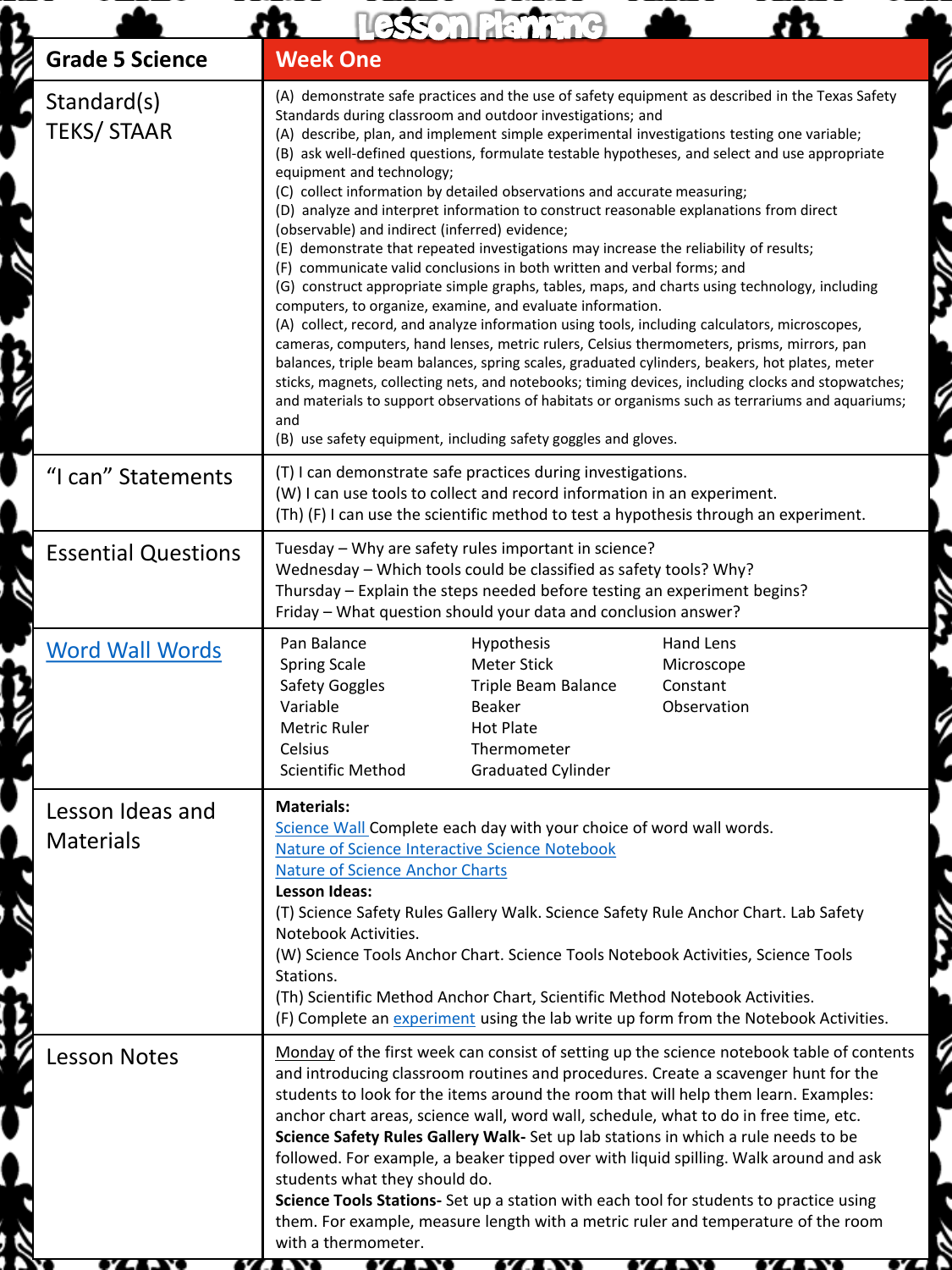|                                                  | esson Planning                                                                                                                                                                                                                                                                                                                                                                                                                                                                                                                                                                                                                                                                                                                                                                                                                                                                                                                                                                                                                                                                                                                                                                                                                                                                                                                                                                                                                                                                                                                                                                                                                                                                                                                                               |
|--------------------------------------------------|--------------------------------------------------------------------------------------------------------------------------------------------------------------------------------------------------------------------------------------------------------------------------------------------------------------------------------------------------------------------------------------------------------------------------------------------------------------------------------------------------------------------------------------------------------------------------------------------------------------------------------------------------------------------------------------------------------------------------------------------------------------------------------------------------------------------------------------------------------------------------------------------------------------------------------------------------------------------------------------------------------------------------------------------------------------------------------------------------------------------------------------------------------------------------------------------------------------------------------------------------------------------------------------------------------------------------------------------------------------------------------------------------------------------------------------------------------------------------------------------------------------------------------------------------------------------------------------------------------------------------------------------------------------------------------------------------------------------------------------------------------------|
| <b>Grade 5 Science</b>                           | <b>Week Two</b>                                                                                                                                                                                                                                                                                                                                                                                                                                                                                                                                                                                                                                                                                                                                                                                                                                                                                                                                                                                                                                                                                                                                                                                                                                                                                                                                                                                                                                                                                                                                                                                                                                                                                                                                              |
| Standard(s)<br><b>TEKS/STAAR</b>                 | (A) classify matter based on physical properties, including mass, magnetism, physical state (solid,<br>liquid, and gas), relative density (sinking and floating), solubility in water, and the ability to conduct<br>or insulate thermal energy or electric energy; Readiness Standard                                                                                                                                                                                                                                                                                                                                                                                                                                                                                                                                                                                                                                                                                                                                                                                                                                                                                                                                                                                                                                                                                                                                                                                                                                                                                                                                                                                                                                                                       |
| "I can" Statements                               | I can classify matter by its physical state.                                                                                                                                                                                                                                                                                                                                                                                                                                                                                                                                                                                                                                                                                                                                                                                                                                                                                                                                                                                                                                                                                                                                                                                                                                                                                                                                                                                                                                                                                                                                                                                                                                                                                                                 |
| <b>Essential Questions</b>                       | Monday - Which state of matter can I find in the room around me?<br>Tuesday - What is the difference between a solid, a liquid, and a gas?<br>Wednesday - What is something you can find in your house that is a liquid sometimes, a<br>solid sometimes, and a gas sometimes?<br>Thursday - What observations can you make to classify the states of matter?<br>Friday - Where can you find matter?                                                                                                                                                                                                                                                                                                                                                                                                                                                                                                                                                                                                                                                                                                                                                                                                                                                                                                                                                                                                                                                                                                                                                                                                                                                                                                                                                          |
| <b>Word Wall Words</b><br>*free cards this week! | Matter<br>Gas<br>Solid<br>Liquid                                                                                                                                                                                                                                                                                                                                                                                                                                                                                                                                                                                                                                                                                                                                                                                                                                                                                                                                                                                                                                                                                                                                                                                                                                                                                                                                                                                                                                                                                                                                                                                                                                                                                                                             |
| Lesson Ideas and<br><b>Materials</b>             | <b>Materials:</b><br>Science Wall Complete each day with your choice of word wall words.<br>Force, Motion, Matter, and Energy Interactive Science Notebook<br><b>Science and Literacy States of Matter</b><br><b>Matter and Energy Anchor Charts</b><br><b>Physical Science Vocabulary</b><br><b>Lesson Ideas:</b><br>(M) States of Matter Around Me Inventory and States of Matter Scavenger Hunt.<br>Introduce Word Wall Words for the Week and ask students what they think it means.<br>Complete the first 2 columns of a Word Wall Builder Chart. - All this is in the Science and<br><b>Literacy States of Matter.</b><br>(T) Students will read an informational text about the states of matter and complete a<br>graphic organizer to process the information. Complete the second column of the Word<br>Wall Builder Chart. - All this is in the Science and Literacy States of Matter.<br>(W) Students will complete a summary writing with key terms from Tuesday's reading. -<br>Science and Literacy States of Matter. Complete the states of matter diagram and writing<br>prompt in the notebook. - Force, Motion, Matter, and Energy Interactive Science<br>Notebook<br>(Th) States of Matter Lab day! - Science and Literacy States of Matter<br>(F) Using a book called "Physics" by Basher Books for the read aloud, read the mass page<br>and allow the students to make their own character for one of the word wall words for<br>this week. Complete the States of Matter Anchor Chart- Matter and Energy Anchor<br>Charts as a class. The students can fill in their printable poster, and you can make one on<br>chart paper to hang up around the room. Complete the vocabulary pages that were not<br>completed through the week. |
| <b>Lesson Notes</b>                              | Science Starters and Science Wall to start each day.<br>During extra class time, complete the <i>Physical Science Vocabulary</i> pages that accompany<br>this week's learning.                                                                                                                                                                                                                                                                                                                                                                                                                                                                                                                                                                                                                                                                                                                                                                                                                                                                                                                                                                                                                                                                                                                                                                                                                                                                                                                                                                                                                                                                                                                                                                               |
|                                                  |                                                                                                                                                                                                                                                                                                                                                                                                                                                                                                                                                                                                                                                                                                                                                                                                                                                                                                                                                                                                                                                                                                                                                                                                                                                                                                                                                                                                                                                                                                                                                                                                                                                                                                                                                              |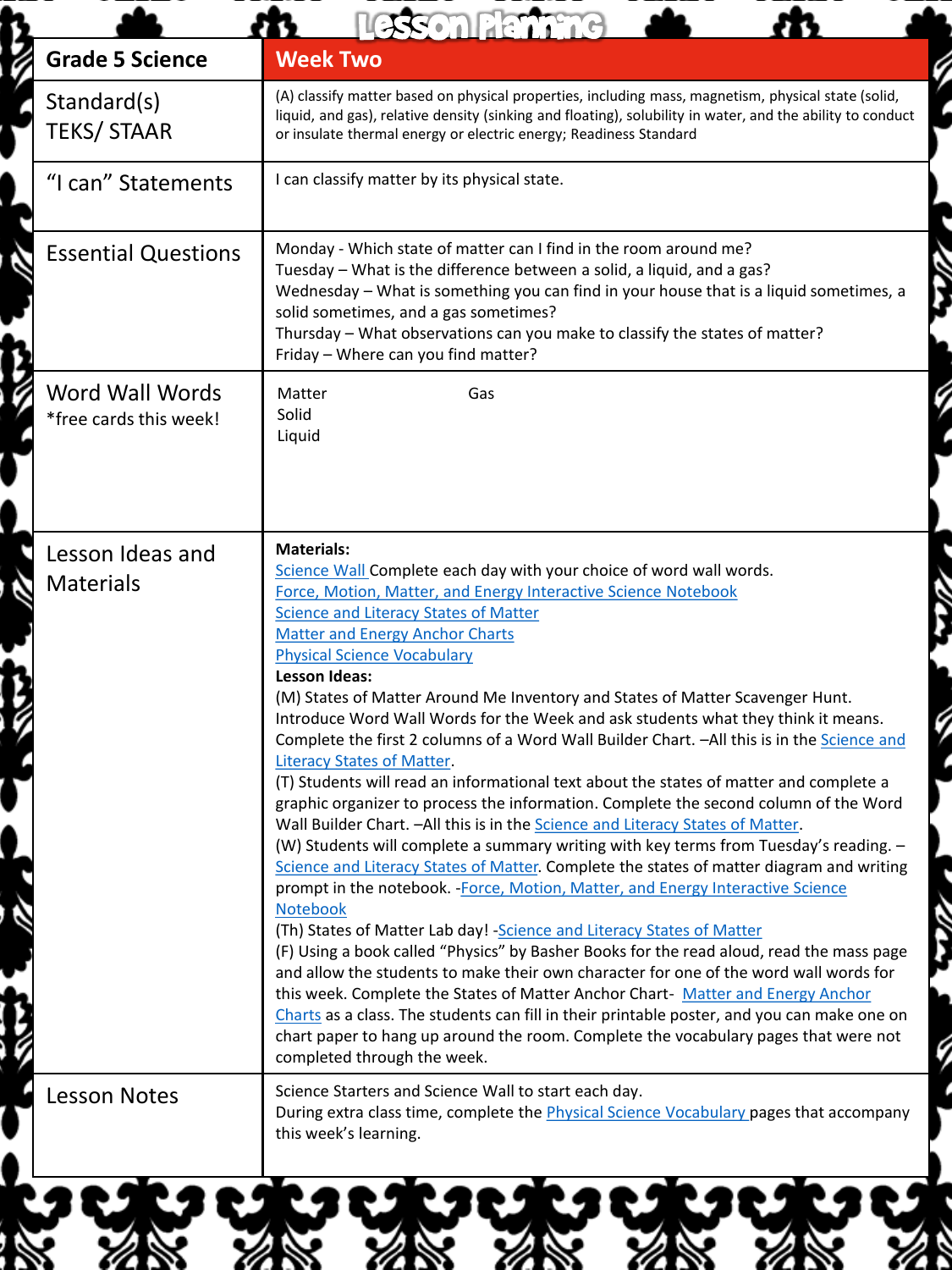|                                      | esson Planning                                                                                                                                                                                                                                                                                                                                                                                                                                                                                                                                                                                                                                                                                                                                                                                                                                                                                                                                                                                                                                                                                                                                                                                                                                                                                                                                                                                                                                                                                                                                                                                                                                                                                                                                                                                                                                                                                                                                             |
|--------------------------------------|------------------------------------------------------------------------------------------------------------------------------------------------------------------------------------------------------------------------------------------------------------------------------------------------------------------------------------------------------------------------------------------------------------------------------------------------------------------------------------------------------------------------------------------------------------------------------------------------------------------------------------------------------------------------------------------------------------------------------------------------------------------------------------------------------------------------------------------------------------------------------------------------------------------------------------------------------------------------------------------------------------------------------------------------------------------------------------------------------------------------------------------------------------------------------------------------------------------------------------------------------------------------------------------------------------------------------------------------------------------------------------------------------------------------------------------------------------------------------------------------------------------------------------------------------------------------------------------------------------------------------------------------------------------------------------------------------------------------------------------------------------------------------------------------------------------------------------------------------------------------------------------------------------------------------------------------------------|
| <b>Grade 5 Science</b>               | <b>Week Three</b>                                                                                                                                                                                                                                                                                                                                                                                                                                                                                                                                                                                                                                                                                                                                                                                                                                                                                                                                                                                                                                                                                                                                                                                                                                                                                                                                                                                                                                                                                                                                                                                                                                                                                                                                                                                                                                                                                                                                          |
| Standard(s)<br><b>TEKS/STAAR</b>     | (A) classify matter based on physical properties, including mass, magnetism, physical state (solid,<br>liquid, and gas), relative density (sinking and floating), solubility in water, and the ability to conduct<br>or insulate thermal energy or electric energy; Readiness Standard                                                                                                                                                                                                                                                                                                                                                                                                                                                                                                                                                                                                                                                                                                                                                                                                                                                                                                                                                                                                                                                                                                                                                                                                                                                                                                                                                                                                                                                                                                                                                                                                                                                                     |
| "I can" Statements                   | I can classify matter by its physical properties.                                                                                                                                                                                                                                                                                                                                                                                                                                                                                                                                                                                                                                                                                                                                                                                                                                                                                                                                                                                                                                                                                                                                                                                                                                                                                                                                                                                                                                                                                                                                                                                                                                                                                                                                                                                                                                                                                                          |
| <b>Essential Questions</b>           | Monday - Why can I not measure the mass of my water on a triple beam balance?<br>Tuesday - What causes the light bulb to light up when a conductor is placed in the<br>circuit?<br>Wednesday - How does relative density compare to the definition of density?<br>Thursday - Which physical properties are the easiest to test out in the real world? Why?<br>Friday - What is the purpose of scientists classifying matter?                                                                                                                                                                                                                                                                                                                                                                                                                                                                                                                                                                                                                                                                                                                                                                                                                                                                                                                                                                                                                                                                                                                                                                                                                                                                                                                                                                                                                                                                                                                               |
| <b>Word Wall Words</b>               | Matter<br>Volume<br>Solid<br>Magnetism<br>Liquid<br>Insulator<br>Conductor<br>Gas<br>State<br><b>Electrical Circuit</b><br>Solubility<br>Mass<br>Weight<br>Density                                                                                                                                                                                                                                                                                                                                                                                                                                                                                                                                                                                                                                                                                                                                                                                                                                                                                                                                                                                                                                                                                                                                                                                                                                                                                                                                                                                                                                                                                                                                                                                                                                                                                                                                                                                         |
| Lesson Ideas and<br><b>Materials</b> | <b>Materials:</b><br>Science Wall Complete each day with your choice of word wall words.<br>Force, Motion, Matter, and Energy Interactive Science Notebook<br><b>Classifying Matter Labs</b><br><b>Matter and Energy Anchor Charts</b><br><b>Physical Science Vocabulary</b><br><b>Lesson Ideas:</b><br>(M) Complete the Mass/Volume and Magnetism labs from the States of Matter labs.<br>Introduce the triple beam balance by showing students how to zero the balance, and<br>how to measure mass. - Classifying Matter Labs<br>(T) Complete the Conductor and Solubility labs from the States of Matter labs. Introduce<br>the circuit by showing the class how to set up their circuit and how to test the substances<br>in the circuit. - Classifying Matter Labs<br>(W) Complete the Density and Physical States labs from the States of Matter labs.<br>Introduce the triple beam balance by showing students how to zero the balance, and<br>how to measure mass. - Classifying Matter Labs For this density lab, we are measuring<br>relative density because our unit of measure is whether an object sinks or floats in water.<br>(Th) Classifying Matter Scavenger Hunt. Compare the students' scavenger hunt findings<br>as a class and test any items under debate. - Classifying Matter Labs<br>Have students complete the Physical Properties Notebook Activities. - Force, Motion,<br>Matter, and Energy Interactive Science Notebook<br>(F) Using a book called "Physics" by Basher Books for the read aloud, read the Density<br>page, and allow the students to make their own character for one of the word wall words<br>for this week. Complete the Classifying Matter Anchor Chart- Matter and Energy Anchor<br>Charts as a class. The students can fill in their printable poster, and you can make one on<br>chart paper to hang up around the room. Complete the vocabulary pages that were not<br>completed through the week. |
| <b>Lesson Notes</b>                  | Science Starters and Science Wall to start each day.<br>During extra class time, complete the <i>Physical Science Vocabulary</i> pages that accompany<br>this week's learning.<br>Depending on your scavenger hunt length, you may want to do the notebook activity<br>Friday.                                                                                                                                                                                                                                                                                                                                                                                                                                                                                                                                                                                                                                                                                                                                                                                                                                                                                                                                                                                                                                                                                                                                                                                                                                                                                                                                                                                                                                                                                                                                                                                                                                                                             |
|                                      |                                                                                                                                                                                                                                                                                                                                                                                                                                                                                                                                                                                                                                                                                                                                                                                                                                                                                                                                                                                                                                                                                                                                                                                                                                                                                                                                                                                                                                                                                                                                                                                                                                                                                                                                                                                                                                                                                                                                                            |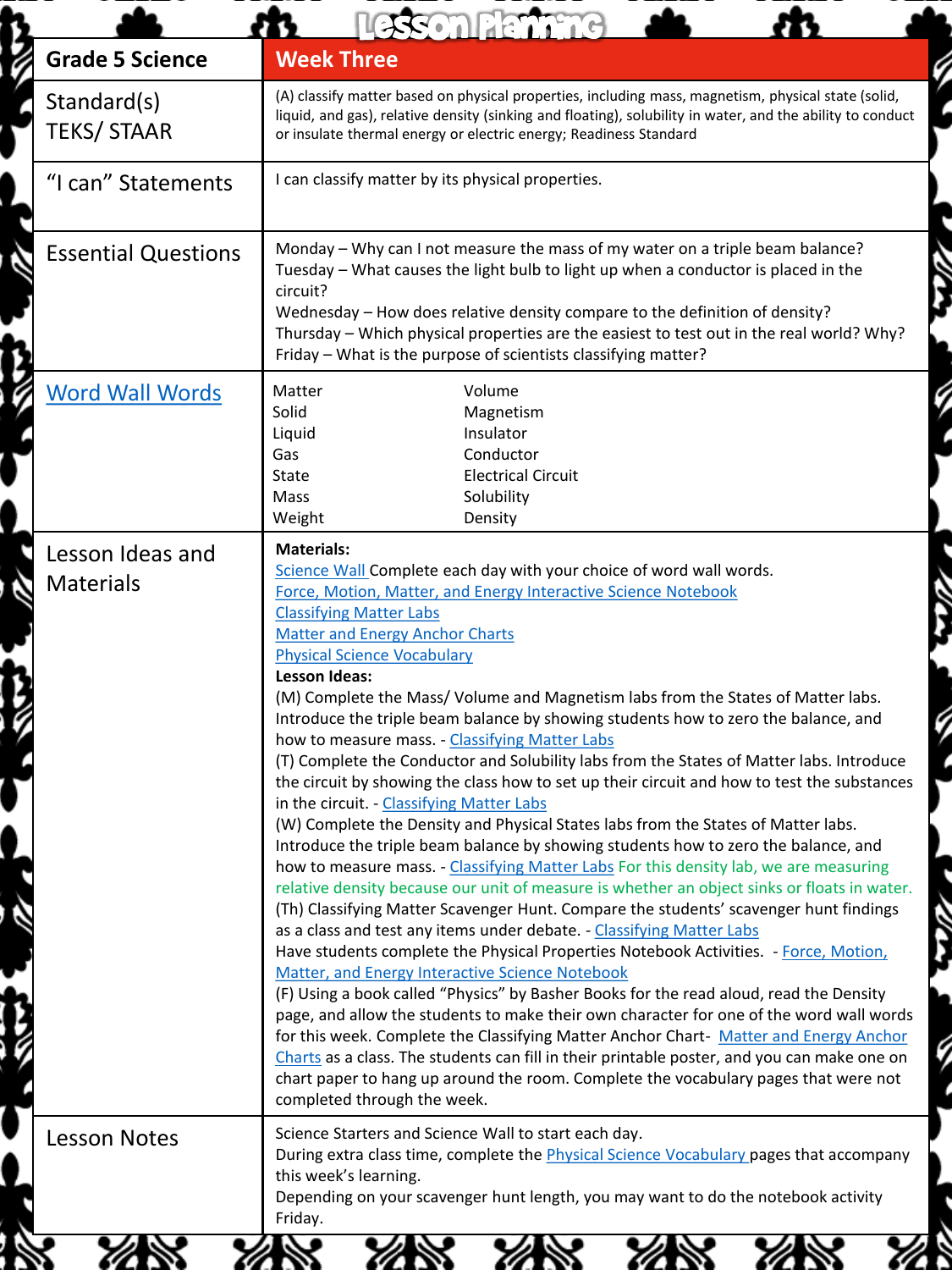|                                      | esson Planning                                                                                                                                                                                                                                                                                                                                                                                                                                                                                                                                                                                                                                                                                                                                                                                                                                                                                                                                                                                                                                                                                                                                                                                                                                                                                                                                                                                                                                                                                                                                                                                                                                                                                                                                                                                                                                                                                                                                                                                                                                                                                                                             |
|--------------------------------------|--------------------------------------------------------------------------------------------------------------------------------------------------------------------------------------------------------------------------------------------------------------------------------------------------------------------------------------------------------------------------------------------------------------------------------------------------------------------------------------------------------------------------------------------------------------------------------------------------------------------------------------------------------------------------------------------------------------------------------------------------------------------------------------------------------------------------------------------------------------------------------------------------------------------------------------------------------------------------------------------------------------------------------------------------------------------------------------------------------------------------------------------------------------------------------------------------------------------------------------------------------------------------------------------------------------------------------------------------------------------------------------------------------------------------------------------------------------------------------------------------------------------------------------------------------------------------------------------------------------------------------------------------------------------------------------------------------------------------------------------------------------------------------------------------------------------------------------------------------------------------------------------------------------------------------------------------------------------------------------------------------------------------------------------------------------------------------------------------------------------------------------------|
| <b>Grade 5 Science</b>               | <b>Week Four</b>                                                                                                                                                                                                                                                                                                                                                                                                                                                                                                                                                                                                                                                                                                                                                                                                                                                                                                                                                                                                                                                                                                                                                                                                                                                                                                                                                                                                                                                                                                                                                                                                                                                                                                                                                                                                                                                                                                                                                                                                                                                                                                                           |
| Standard(s)<br><b>TEKS/STAAR</b>     | (B) identify the boiling and freezing/melting points of water on the Celsius scale;<br><b>Supporting Standard</b>                                                                                                                                                                                                                                                                                                                                                                                                                                                                                                                                                                                                                                                                                                                                                                                                                                                                                                                                                                                                                                                                                                                                                                                                                                                                                                                                                                                                                                                                                                                                                                                                                                                                                                                                                                                                                                                                                                                                                                                                                          |
| "I can" Statements                   | I can identify the boiling point and freezing/ melting point of water.                                                                                                                                                                                                                                                                                                                                                                                                                                                                                                                                                                                                                                                                                                                                                                                                                                                                                                                                                                                                                                                                                                                                                                                                                                                                                                                                                                                                                                                                                                                                                                                                                                                                                                                                                                                                                                                                                                                                                                                                                                                                     |
| <b>Essential Questions</b>           | Monday - Could aluminum foil ever melt in the oven? Explain. *side note: ovens get<br>about 500°F cooking and over 1000°F self cleaning<br>Tuesday - What is the difference between the boiling point of water and the freezing/<br>melting point in Celsius?<br>Wednesday - Is the boiling point and the freezing/ melting point the same for all<br>substances? Why or why not?<br>Thursday - How can you find the melting point of a substance?<br>Friday - How can you find the boiling point of a substance?                                                                                                                                                                                                                                                                                                                                                                                                                                                                                                                                                                                                                                                                                                                                                                                                                                                                                                                                                                                                                                                                                                                                                                                                                                                                                                                                                                                                                                                                                                                                                                                                                          |
| <b>Word Wall Words</b>               | Boil<br>Melting/ Freezing Point<br>Melt<br>Water Vapor<br>Condensation<br>Freeze<br><b>Boiling Point</b><br>Evaporation                                                                                                                                                                                                                                                                                                                                                                                                                                                                                                                                                                                                                                                                                                                                                                                                                                                                                                                                                                                                                                                                                                                                                                                                                                                                                                                                                                                                                                                                                                                                                                                                                                                                                                                                                                                                                                                                                                                                                                                                                    |
| Lesson Ideas and<br><b>Materials</b> | <b>Materials:</b><br>Science Wall Complete each day with your choice of word wall words.<br>Force, Motion, Matter, and Energy Interactive Science Notebook<br>Science and Literacy Boiling and Freezing/Melting Point<br><b>Matter and Energy Anchor Charts</b><br><b>Physical Science Vocabulary</b><br>Lesson Ideas:<br>(M) Attention Grabber activities: Hot Potato, How Hot is Too Hot prediction sheet, A Ring<br>in the Fire critical thinking. Introduce Word Wall Words for the Week and ask students<br>what they think it means. Complete the first 2 columns of a Word Wall Builder Chart. - All<br>this is in the Science and Literacy Boiling and Freezing/Melting Point.<br>(T) Students will read an informational text about the Boiling and Freezing/ Melting<br>Points and complete a graphic organizer to process the information. Complete the<br>second column of the Word Wall Builder Chart. - All this is in the Science and Literacy<br><b>Boiling and Freezing/ Melting Point</b><br>(W) Students will complete a summary writing with key terms from Tuesday's reading. -<br>Science and Literacy Boiling and Freezing/ Melting Point. Complete the Boiling and<br>Melting/ Freezing chart and student lab creation for finding boiling and freezing, melting<br>points in the notebook. - Force, Motion, Matter, and Energy Interactive Science Notebook<br>(Th) Timing Temperatures Lab day! - Science and Literacy Boiling and Freezing/ Melting<br>Point This would be a good day to test the experiment the students created Wednesday<br>(if you have spare time). I make it class written and a teacher demonstration.<br>(F) Have the students write a characterization of water that is boiling, and water that is<br>freezing. What would the particles be like if they were living. Complete the Boiling and<br>Freezing/ Melting Points Anchor Chart- Matter and Energy Anchor Charts as a class. The<br>students can fill in their printable poster, and you can make one on chart paper to hang<br>up around the room. Complete the vocabulary pages that were not completed through<br>the week. |
| <b>Lesson Notes</b>                  | Science Starters and Science Wall to start each day.<br>During extra class time each day, complete the Physical Science Vocabulary pages that<br>accompany this week's learning.                                                                                                                                                                                                                                                                                                                                                                                                                                                                                                                                                                                                                                                                                                                                                                                                                                                                                                                                                                                                                                                                                                                                                                                                                                                                                                                                                                                                                                                                                                                                                                                                                                                                                                                                                                                                                                                                                                                                                           |

Ú

S

G

Į

G

į G